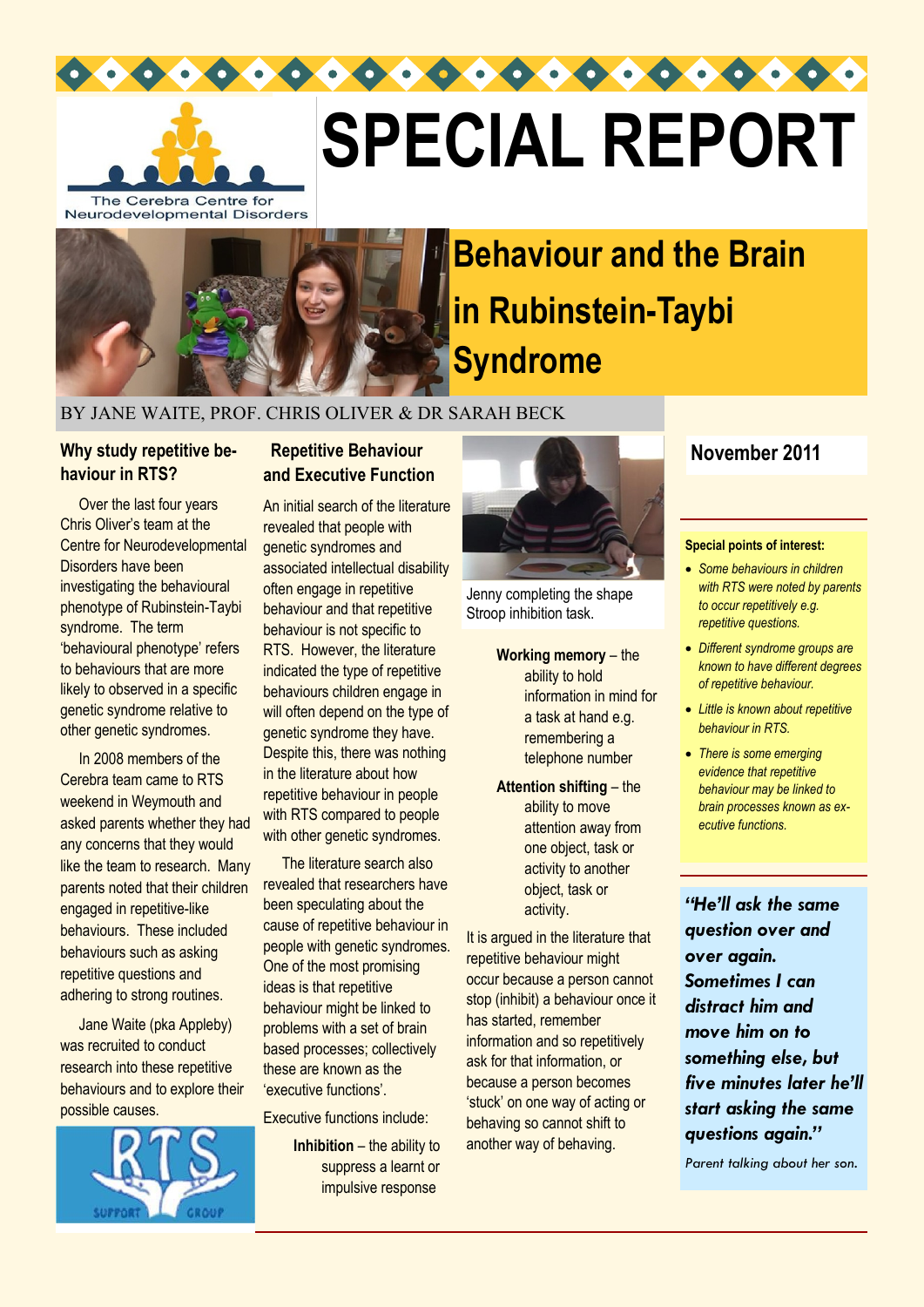

*Page 2* **BY JANE WAITE, PROF. CHRIS OLIVER & DR SARAH BECK**

## **But there is more to the executive functions....**

Executive functions are of interest because of the potential links to repetitive behaviour, however, they are also of interest in their own right. People are not born with adult-like executive functions – the executive functions develop throughout childhood and adolescence. The development of executive functions have been linked to lots of abilities including achievement in school, the ability to think

about what other people are thinking, the ability to regulate emotions and control behaviour. Therefore, understanding how executive functions develop in people RTS may help to reveal lots about people with RTS more generally. One way to learn about the development of executive functions in people with RTS is to compare their performance on executive function tests to typically developing children.

## **Families who took part**

In order to measure executive functions in people with RTS the Cerebra team adapted a number of tests of inhibition, working memory and task shifting that are usually used with young children. They then asked families and individuals with RTS whether they would be happy for the team to visit them at their homes to run the study. Many families came forward and offered their support of the research study and over 30 families were visited in total during 2009-2010.



#### **In October 2009 the final research project was designed and aimed to:**

- Describe repetitive behaviour in RTS and compare the behaviour to other groups to find out whether some behaviours occurred more often in RTS than in other syndrome groups.
- To map the development of inhibition, working memory and attention shifting (executive functions) in RTS and compare the development to typically developing children.
- To start to answer whether there are links between repetitive behaviour in RTS and the development of the executive functions.

*The Cerebra team would like to extend a huge thank you to all the families who took part in the project!*

Left: Ben taking part in the buckets inhibition task.

## **Results: Repetitive Behaviour in RTS**

The diagram on the right depicts the repetitive behaviour profile of RTS. This was compared to profile to Autism Spectrum Disorder (ASD) because repetitive behaviour is frequently reported in ASD.

 The study confirmed that some behaviours occur frequently in RTS. These behaviours were repetitive questions, body stereotypy and adherence to strong routines. Other repetitive behaviours occurred less often.



There are lots of types of repetitive behaviour ranging from attachment to people to compulsive-like behaviours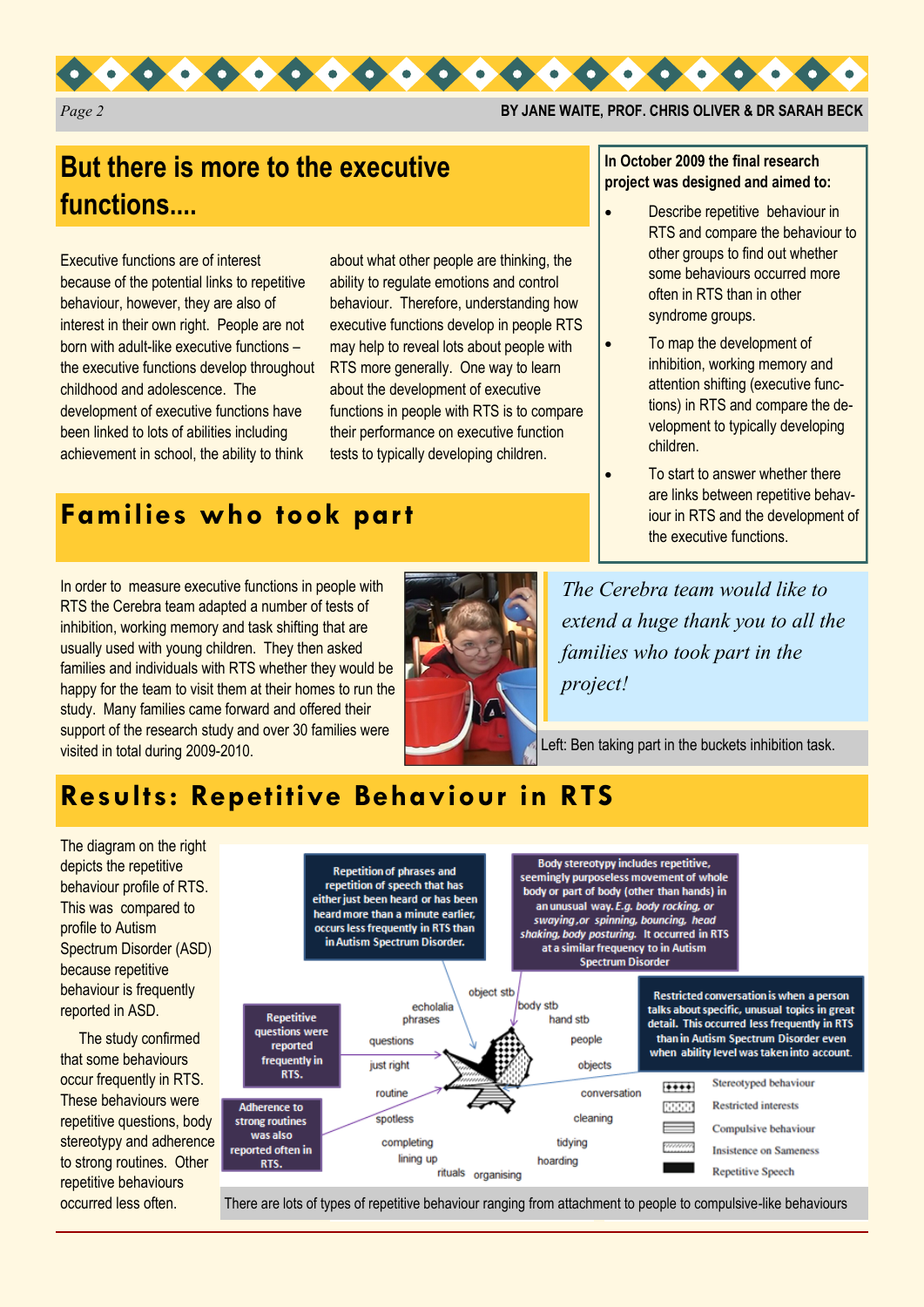

**Behaviour and the Brain in RTS** *Page* 

## **The Development of Inhibition**



The participants with RTS completed an assessment to give the team an estimate of their mental age. This estimate allowed the team to compare the development of inhibition in people with RTS to the typically developing individuals.

 It was found that the onset of the development of inhibition (the ability to suppress a response) occurred later in the people



Left Nathan completing the Black-White Stroop task.

with RTS relative to their mental age. This means that the development of inhibition was delayed not just in relation to the person's actual age but also in relation to their general level of skills and abilities. However, a positive finding was that those with higher mental ages performed better on inhibition tasks and that mental age appears to be related to actual age in RTS. Adolescents and adults with RTS were more likely to pass the inhibition tasks than the children. Thus, it may be that the onset of the development of inhibition is later in RTS rather than development not occurring at all.

## **The Development of Working Memory**

The results also indicate that verbal working memory (e.g.. the ability to hold a list of words in mind for a short period of time) is similar to the inhibition. Verbal working memory is better in those with higher mental ages but the onset of development is later than in typically developing children.

 On average individuals with RTS can hold between 2-3 words in working memory at one time. This may be

important to remember when presenting information to individuals with RTS. Giving information in small bite sized chunks and repeating I information regularly is likely to



help the person retain the information.

 The results are also of interest because it was found that individuals with RTS found remembering sequences of visual information difficult particularly when the items to be remembered where similar. While aids such as visual timetables might be useful for people with RTS our results suggest that individuals with RTS would benefit from being given information verbally as well.

## **The Development of Attention Shifting**

Attention shifting is the ability to shift from paying attention from one thing to another thing. If a person has problems with attention shifting they may keep doing the same thing over and over again because they cannot attend to new information that would help them to modify their behaviour.

 A similar pattern of results was found for attention shifting as for inhibition.

However, the results suggest that more complex shifting (making lots of changes during a short period of time) might be particularly difficult for people with RTS than those without RTS with the same mental age. More research needs to be conducted to find out why lots of changes are difficult for people with RTS.



Above: The Dimensional Change Card Sort Task. Participants sort the cards by colour and later are asked to shift to sorting them by shape.